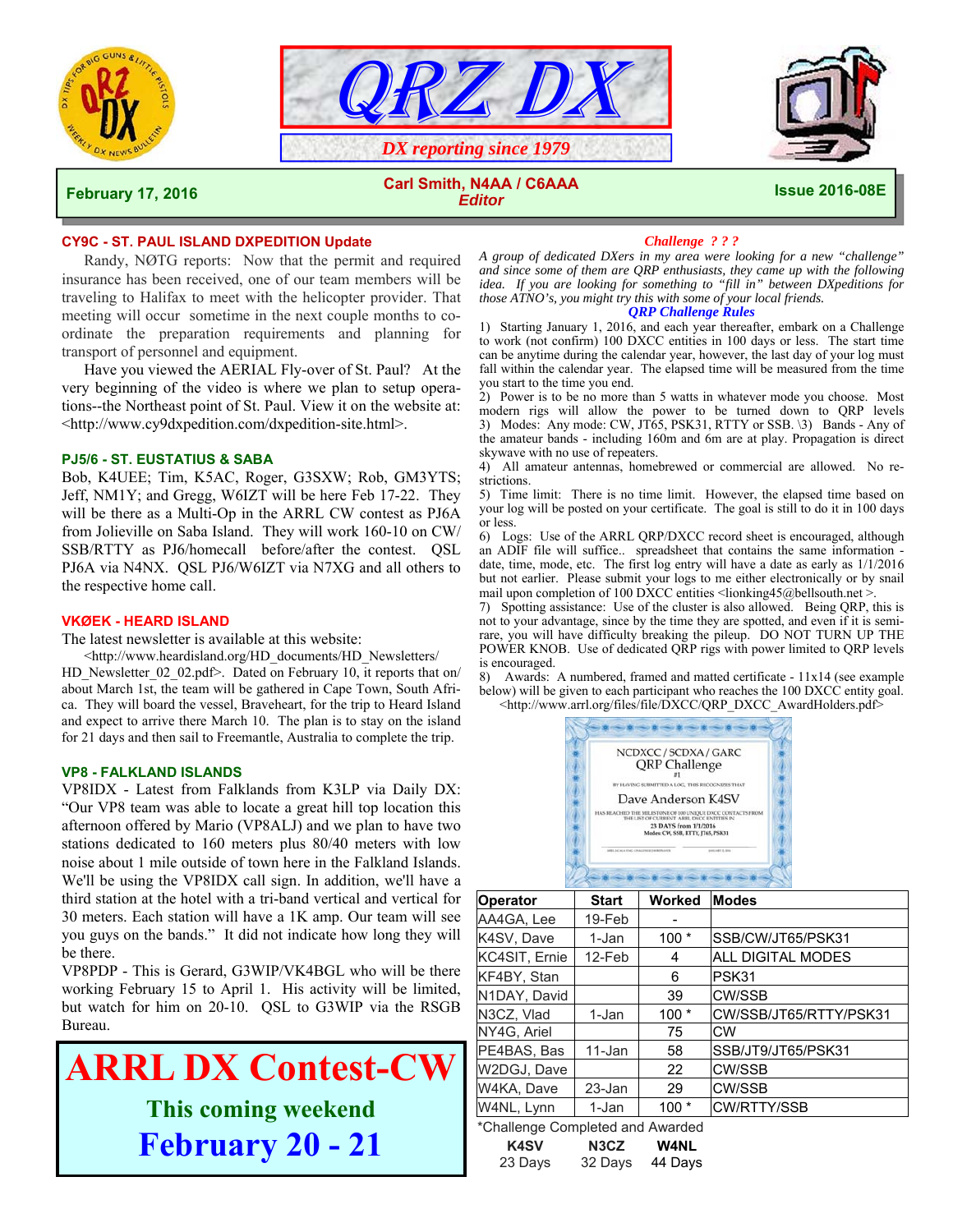# *IOTA NEWS*

 The IOTA net meets on 14260 kHz at 1300 UTC on Saturdays and 21260 at 1300 UTC Sundays. CW - 28040, 24920, 21040, 18098, 14040, 10114, 7030 and 3530 kHz;

SSB - 28560, 28460, 24950, 21260, 18128, 14260, 7055 and 3765 kHz.

 **EU-080 - AROUSA ISL (EG1PAA):** This call will be active Feb 22-28 as part of the Antarctic Activity Week. QSL via EA1GIB who wants paper requests for this operation either Bureau or direct with SAE/postage. Web site: <www.waponline.it/Default.aspx?tabid113>.

 **NA-075 - GABRIOLA ISL (VE7ACN/7):** Mike will be here February 19-21. He may operate some during the ARRL CW contest. QSL to home call.

#### **INTERNET INFORMATION**

60 Meters <http://60metersonline.net/> 425 DX News <http://www.425dxn.org> ARRL <http://www.arrl.org> Argentina-LU6EF <http://gacw.co-ip.org> Arkansas DX Assn <http://www.adxa.org/> Buckmaster <http://hamcall.net> CDXA-Carolina DX Assn <http://www.cdxa.org/> CDXC-UK DX Foundation <http://www.cdxc.org.uk> Central Arizona DX Assn <http://www.cadxa.org> Cent. TX DX/Contest Club <http:www.ctdxcc.org/> DDXA-Delta DX Assoc <http://www.deltadx.net/> DX Summit - Cluster <http://www.dxsummit.fi/> ETDXA (E.Tn.DX Assoc) <http://etdxa.org/> EUDXF <http://www.eudxf.de/> French DX News <http://LesNouvellesDX.fr> German DX Foundation <http://www.gdxf.de/> INDEXA <http://www.indexa.org> IREF <http://www.islandradio.org> LADXG <http://www.ladxg.no> Lone Star DX Assoc. <http://www.lsdxa.org> Low-Land DXped. Team <http://www.qsl.net/lldxt> Magnolia DX Assn. <http://www.mdxa.org> Mediterraneo DX Club <http://www.mdxc.org> NCDXF <http://www.ncdxf.org> NIDXA-N. ILL DX Assoc. <http://www.nidxa.org> North Jersey DX Assoc. <http://www.njdxa.org> ODXG-Oceania DX GP <http://www.odxg.org> Pacific DXers <http://pacific-dxers.com/> QSL Routes (Germany) <http://www.qslinfo.de> QSL Manager (Italy) <http://www.ik3qar.it/manager/> Radio Club of Costa Rica <http://www.ti0rc.org/> Radio Am. Soc.Thailand <http://www.rast.or.th> Southern Cal. DX Club <http://www.scdxc.org><br>SW Ohio DX Assoc. <http://www.swodxa.org UDXA-Utah DX Assn. <http://udxa.org> TVDXA (TnVal DX Assoc) <http://www.tvdxa.com> Texas DX Society <http://www.tdxs.net> The DX Notebook <http://www.dxer.org> Visalia-Int'l DX Convention <http://www.dxconvention.org> Worldwide Antarctic Pgm <http://www.waponline.it> W4-DXCC (SEDCO) <http://w4dxcc.com>

CQ Magazine <http://www.cq-amateur-radio.com/> F6AJA - QSL Collection <http://lesnouvellesdx.fr/galeriegsl.php> German DX-News Ltr <http://www.darc.de/referate/dx/bulls/dxnl/> IOTA Website <http://www.g3kma.dsl.pipex.com><br>IRAQI Amateur Rad Soc <http://www.iragi-ars.org/> <http://www.iraqi-ars.org/> NCDXF Beacons <http://www.ncdxf.org/beacons.html> OK - DX Contest <http://okomdx.radioamater.cz/> Postage Info. USPS <http://pe.usps.com/text/Imm/immctry.htm > Propagation Data <http://dx.qsl.net/propagation/QSL> QSL QSL Managers Society <http://www.qsl.net/qslmanagers>

<http://www.swodxa.org>

W.TN DX Association <http://www.qrz.com/db/wt4dx> <http://groups.yahoo.com/group/WTDXA>

W9-DXCC Convention <http://www.w9dxcc.com>

 **OC-022 - BALI ISL (YB9):** Members of the Lufthansa Amateur Radio Club of Frankfurt, Bernd, DK7TF; Bernd, DF1FF and Jurgen, DH6ICE will operate as YB9/homecall Feb 22-Mar 2. This will be a 100 watt DXpedition focusing on SSB/Digital modes including JT65. QSL all via DK8ZZ—NOT to the homecalls.

 **OC-243 - BREAKSEA ISLAND (VK6):** Craig, VK5CE and Andy, VK5MAV will be here Feb 23 to Mar 3. Last operation from here was in 2001. For more information and updates see the blog: <http://oc243.blogspot.com.au/>.

 **SA-029 - ILHA GRANDE (ZV1M):** PY1MT, PY1SB, PY1SG and PY1TI will use this call Feb 19-21, including the 8th South American Lighthouse weekend. They will work SSB/CW/PSK31 on 80-10. QSL via PY1MT.

 **SA-047 - MEL ISLAND (PS5M):** Orlando, PT2OP will use this call from 2 lighthouses Feb 18-21, Conchas and Caraguata. QSL to home call direct preferred with SAE/2-GS or 1 IRC or via the bureau.

 **SA-090 - ISLA PIRITU AFUERA (YW6Z):** Members of the Group DX Caracas will be here Feb 18-21. They will operate on all bands with CW/SSB/Digital modes. QSL via W4SO direct.

# *DXtra's*

 **9A - CROATIA:** Charlie, NF4A/9A5PC and Paul, N4PN/9A4PN will be in Zagreb again Mar 1-8 primarily for the ARRL SSB contest MM Team at 9A1A. QSL to the respective operator home call—NOT via the 9A Bureau.

 **C6 - BAHAMAS:** Bob, N4BP/C6AKQ and Martin, K1FQL/ C6AQL will be at Freeport (NA-080) Feb 16-23. They will work only CW, operating on all HF bands before./after the Contest. They will operate the contest as SO-SB entries with C6AKQ on 80, QSL direct only—NO bureau C6AQL on 20, QSL via LoTW ONLY.

#### **FG - GUADELOUPE:**

 **FG/IW5ELA:** Alex will be active from Pointe des Chateaux, St. Francois Feb 28 to March 9. He will operate "holiday style" mostly CW. Every contacts will be confirmed by the bureau. No QSL requests need to be sent to him.

**FG4KH:** Philippe, F1DUZ will use this call Feb 7 to Mar 30 or longer. He plans to work all HF bands on SSB and also 2 meter EME with EME onJT65B. QSL to his home call.

 **J64SLI - ST. LUCIA:** Celebrating the 37th anniversary of its independence, this station will sign J64SLI/37 Feb 22-24. Operation will be from the beach near Pigeon Point. The call J64SLI will continue to used for another 7 days from various locations, holiday fashion. Operation will be on all bands with SSB/CW. QSL all via WB5Q.

 **KG4 - GITMO:** K5VIP/KG4BP; W4TVG/KG4EU; W6HGF/ KG4HF; W4WV/KG4WV and KK4PHP will be here Feb 19-Mar 4. They will work 160-6 on SSB/CW/PSK/RTTY. They also plan to operate from the Windward Point Lighthouse over the two weekends. QSL via operator instruction.

**KH8 - AMERICAN SAMOA:** Ethan, K8GU will be working here February 15-22 but plans to casually work the ARRL CW contest. He will be on 80 for sure and possibly 160. His work schedule is pretty heavy but he hopes to make up to 2,000 Q's. QSL to home call, direct, bureau or use LoTW.

**Ethan has cancelled this trip due to health issues**.

 **V26IS - ANTIGUA:** Ismo, OH2IS will use this call from St. John (NA-100) Feb 22-Mar 3. He plans to work 40-10 mostly CW with some SSB. He will use a TS480 with various antennas. QSL to home call, direct or use ClubLog OQRS or LoTW.

 **V63DX - MICRONESIA:** Sho, JA7HMZ will be here February 19 –24. He will work 160-6 focusing on EU on 160. QSL to home call.

 **YN - NICARAGUA:** Mike, W1USN/YN5RN and Bob, AA1M/YN5PL will work 80-10 on CW/SSB/PSK31/RTTY Feb 20 to Mar 5. QSL to respective home call, or use LoTW for either one.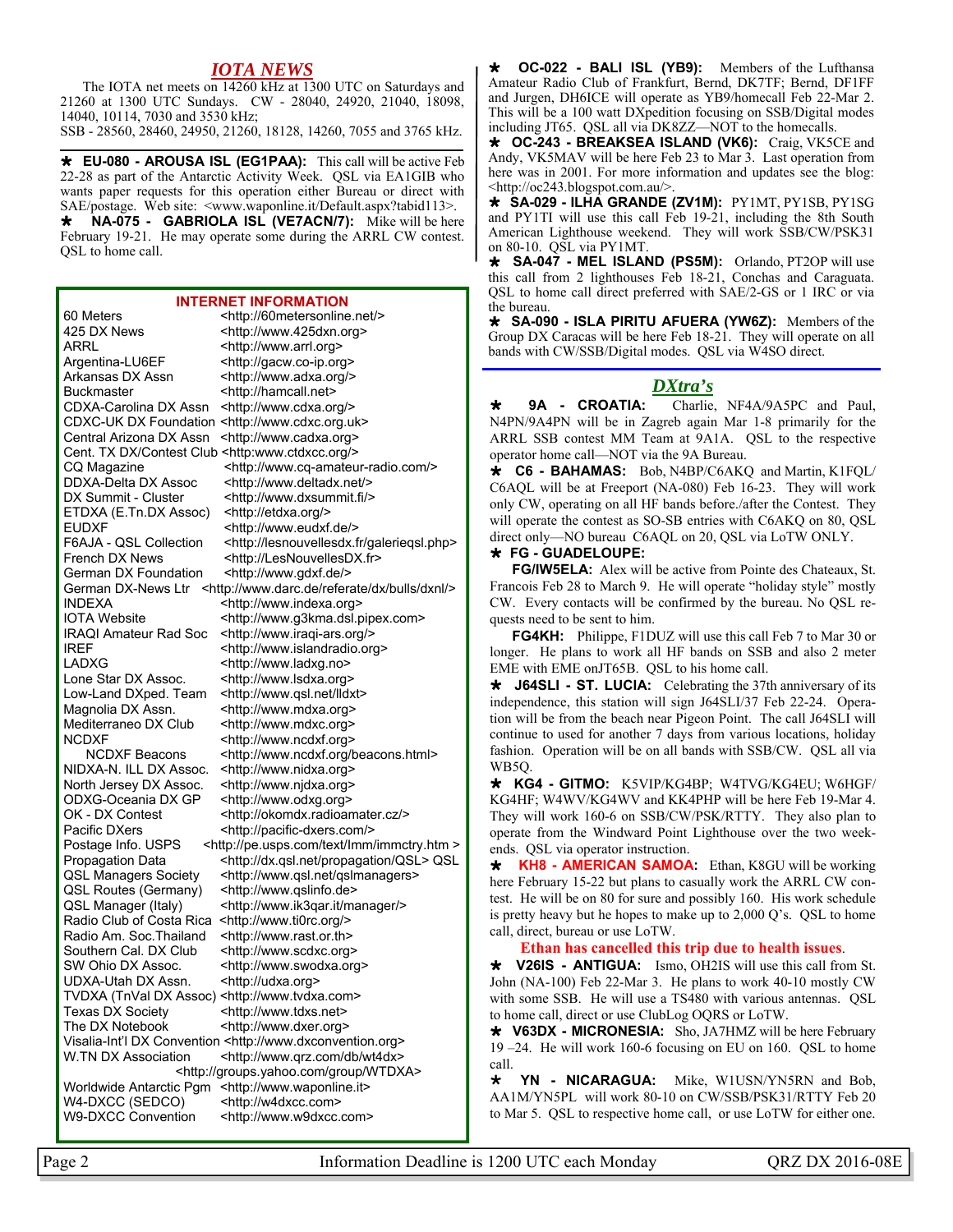|                        |                           | <b>QSN FORMAT: Call</b> |                     | $(*=LONG PATH)$ | Freq.            | Time (UTC)                                     |              |                  | Date (Feb)                        | <b>SEND INFO via Email to: dxadmin@dxpub.net</b> | <b>Reporter (State/Call Area)</b> |              |         |                    |
|------------------------|---------------------------|-------------------------|---------------------|-----------------|------------------|------------------------------------------------|--------------|------------------|-----------------------------------|--------------------------------------------------|-----------------------------------|--------------|---------|--------------------|
|                        |                           |                         |                     |                 |                  |                                                |              |                  |                                   |                                                  |                                   |              |         |                    |
| 16Ø Meters             |                           |                         |                     |                 | 20 Meter         | <b>Digital</b>                                 |              |                  |                                   | 15 Meter                                         | $CM$                              |              |         |                    |
| DJ8QP                  | 1826                      | 0326                    |                     | 10 AL           | ES3BR            | 14071                                          | 1452         | 12 IL            |                                   | 7P8C                                             | 21006                             | 1729         |         | 13 MD              |
| HL5IVL                 | 1819                      | 1207                    |                     | 10 AL           | FS/KB9AVO        | 14071                                          | 1453         | 8                | IL                                | 7Z1JA                                            | 21005                             | 1408         | 10 FL   |                    |
| IK2CLB                 | 1829                      | 0316                    |                     | 10 AL           | HB9EDH           | 14071                                          | 1910         | 8                | $\mathsf{IL}$                     | 7Z1JA                                            | 21005                             | 1418         |         | 10 MD              |
| JH1HDT                 | 1824                      | 1153                    |                     | 10 AL           | HH2MK            | 14071                                          | 0211<br>0002 | 10 IL            |                                   | 7Z3WPL                                           | 21003                             | 1738<br>1617 | 8       | 14 AZ<br><b>MD</b> |
| <b>RAØFF</b><br>SP5GRM | 1821<br>1819              | 1207<br>0202            |                     | 10 AL<br>12 AL  | HR1EPZ<br>JA7OUV | 14071<br>14072                                 | 2349         | 14 IL            | $7$ IL'                           | <b>ISØHFE</b><br>IZ2BKP                          | 21021<br>21028                    | 1724         |         | 14 AZ              |
| XE2CQ                  | 1815                      | 1206                    |                     | 12 AL           | KL3IH            | 14072                                          | 2325         | 13 IL            |                                   | JO3HPM                                           | 21054                             | 0007         |         | 11 AZ              |
| 80 Meter               | $CM$                      |                         |                     |                 | LA9VPA           | 14072                                          | 1436         |                  | $7$ IL                            | <b>NØJ</b>                                       | 21031                             | 2251         |         | 11 FL              |
| <b>NØJ</b>             | 3523                      | 1201                    |                     | 12 AL           | LU1QS            | 14071                                          | 2319         | 13 IL            |                                   | <b>NØJ</b>                                       | 21021                             | 2138         |         | 12 AZ              |
| <b>RAØFF</b>           | 3505                      | 1240                    |                     | 12 AL           | LX1FMS           | 14071                                          | 1357         | $12$ IL          |                                   | TR8CA                                            | 21029                             | 1415         |         | 10 MD              |
| 4Ø Meter               | $\underline{\mathbf{CW}}$ |                         |                     |                 | LY3KX            | 14071                                          | 1641         | 13 IL            |                                   | XE2I                                             | 21021                             | 0004         |         | 11 AZ              |
| 3B8HD                  | 7025                      | 0227                    |                     | 13 FL           | OE8MOS           | 14071                                          | 1648         | 12 IL            |                                   | 15 Meter                                         | <b>SSB</b>                        |              |         |                    |
| 3B9FR                  | 7026                      | 0200                    |                     | 10 MD           | OM4RJ            | 14070                                          | 1337         | $12$ IL          |                                   | 5JØJC                                            | 21260                             | 1744         |         | 13 MD              |
| 4JRA29                 | 7005                      | 0327                    |                     | 11 FL           | PY4YW            | 14072                                          | 2230         | 12 IL            |                                   | 7P8C                                             | 21250                             | 1412         | 11      | <b>MD</b>          |
| 6Y4K                   | 7016                      | 0407                    |                     | 11 KH6          | RA9AJ            | 14072                                          | 1404         | 10 IL            |                                   | A62A                                             | 21258                             | 1520         |         | 14 MD              |
| 6Y4K                   | 7016                      | 0336                    | 11                  | FL.             | S57DD            | 14072                                          | 1330         | 10 IL            |                                   | JE4LPH                                           | 21217                             | 0031         |         | 11 AZ              |
| 7P8C                   | 7001                      | 0330                    | 9                   | MI              | SA4AZC           | 14071                                          | 1605         | 12 IL            |                                   | KL7LF                                            | 21285                             | 2230         |         | 14 TN              |
| 7P8C                   | 7001                      | 0302                    | 9                   | FL.             | SQ9J             | 14071                                          | 1621         | 12 IL            |                                   | <b>MMØBSM</b>                                    | 21296                             | 1801         |         | 12 GA              |
| 7P8C                   | 7001                      | 0337                    | 9                   | $\sf IL$        | TU5KC            | 14071                                          | 1744         | $12$ IL          |                                   | SV3GLL                                           | 21285                             | 1418         |         | 11 MD              |
| 7P8C                   | 7001                      | 0309                    | 9                   | <b>AL</b>       | <b>UAØZK</b>     | 14073                                          | 2350         | 12 IL            |                                   | 12 Meter                                         | $\underline{\mathbf{CW}}$         |              |         |                    |
| KP2M                   | 7010                      | 0338                    |                     | 12 KH6          | VK6LC            | 14071                                          | 0117         | $\boldsymbol{9}$ | $\ensuremath{\mathsf{IL}}\xspace$ | 7P8C                                             | 24893                             | 1629         | 10 FL   |                    |
| TZ4AM                  | 7026                      | 0224                    | 9                   | IL              | XE2CQ            | 14071                                          | ;0125        | 12 IL            |                                   | V5/DJ9KM                                         | 24913                             | 1608         | $12$ IL |                    |
| VU <sub>2</sub> DIC    | 7007                      | 0155                    |                     | 10 MD           | XQ1KN            | 14071                                          | 2257         | 9                | - IL                              | ZA <sub>1</sub> G                                | 24914                             | 1434         | 10 FL   |                    |
| 40 Meter               | <b>SSB</b>                |                         |                     |                 | YU7CW            | 14071                                          | 1232         | 12 IL            |                                   | 12 Meter                                         | <b>SSB</b>                        |              |         |                    |
| 7P8C                   | 7138                      | 0343                    |                     | 15 FL           | YV5KG            | 14071                                          | 2018         | 12 IL            |                                   | VP2ETE                                           | 24935                             | 1433         |         | 10 MD              |
| E41WT                  | 7157                      | 0158                    |                     | 10 MD           | ZF2DM            | 14072                                          | 2128         | 8                | IL                                | 1Ø Meter                                         | $CM$                              |              |         |                    |
| 3Ø Meter               | $\underline{\mathbf{CW}}$ |                         |                     |                 | ZS3PF            | 14072                                          | 2030         | 8                | IL                                | 3B9FR                                            | 28032                             | 1454         | 11      | MD                 |
| 5V7TH                  | 10128                     | 0006                    |                     | 15 FL           | 20 Meter         | <b>SSB</b>                                     |              |                  |                                   | 5R8UI                                            | 28056                             | 1330         | 11 FL   |                    |
| 7P8C                   | 10110                     | 0309                    |                     | 11 FL           | 5V7TH            | 14185                                          | 2120         | 11               | WA                                | 5V7TH                                            | 28020                             | 1735         |         | 13 MD              |
| 7P8C                   | 10122                     | 0309                    | 10 IL               |                 | 5V7TH            | 14185                                          | 2302         | 11               | FL                                | 7P8C                                             | 28020                             | 1450         | 11 IL   |                    |
| 7P8C                   | 10122                     | 0152                    |                     | 10 MD           | 5V7TH            | 14185                                          | 2059         |                  | 11 AL                             | CN <sub>2</sub> JJ                               | 28030                             | 1427         | 11      | <b>MD</b>          |
| 7P8C                   | 10110                     | 0310                    |                     | 11 AL           | 7P8C             | 14235                                          | 0023         |                  | 12 WA                             | EA9EU                                            | 28005                             | 1455         | 11      | <b>MD</b>          |
| CEØ/W7YAQ              | 10117                     | 0507                    |                     | 10 KH6          | 7P8C             | 14235                                          | 2309         |                  | 11 FL                             | TR8CA                                            | 28010                             | 1621         | 8       | <b>MD</b>          |
| CP4BT                  | 10107                     | 0317                    |                     | 11 FL           | 7P8C             | 14242                                          | 2219         | 14               | <b>TN</b>                         | 1Ø Meter                                         | <b>SSB</b>                        |              |         |                    |
| E77DX                  | 10104                     | 2330                    | 9                   | <b>FL</b>       | 7P8C             | 14240                                          | 0057         | 15               | <b>MD</b>                         | 3B9FR                                            | 28497                             | 1428         | 11      | MD                 |
| FM/SP5ES               | 10120                     | 0304                    |                     | 12 AL           | 7P8C             | 14235                                          | 2030         |                  | 11 AL                             | 7P8C                                             | 28440                             | 1527         |         | 14 MD              |
| FS/K8EAB               | 10115                     | 1243                    | 9                   | AL              | 7P8C             | 14235                                          | 0027         |                  | 12 GA                             | CN <sub>2</sub> JF                               | 28477                             | 1425         |         | 11 MD              |
| 20 Meter               | $\underline{\mathbf{CW}}$ |                         |                     |                 | <b>HS4UEL</b>    | 14208                                          | 1444         | 11               | <b>MD</b>                         | FS/W7ZT                                          | 28329 1619                        |              | 8       | <b>MD</b>          |
| 3B9FR                  | 14027                     | 1622                    | 8                   | <b>MD</b>       | HZ1MX            | 14200                                          | 1429         | 10 <sup>°</sup>  | MD                                | T77BNB                                           | 28495                             | 1523         |         | 14 MD              |
| 7P8C                   | 14020                     | 0444                    |                     | 13 KH6          | YBØJS            | 14182                                          | 1440         | 11               | MD                                | V5/DC8QT                                         | 28480                             | 1453         |         | 11 MD              |
| 7P8C                   | 14020                     | 0212                    |                     | 13 FL           | 17 Meter         | $\underline{\mathbf{C}}\underline{\mathbf{W}}$ |              |                  |                                   | V55DX                                            | 28490                             | 1728         |         | 13 MD              |
| FS/K8EAB               | 14012                     | 0148                    |                     | 10 MD           | 5V7TH            | 18072                                          | 2254         | 12 IL            |                                   | VP2ETE                                           | 28430                             | 1624         |         | 8 MD               |
| T6SM                   | 14009                     | 1700                    |                     | 13 WA           | 7P8C             | 18080                                          | 2352         |                  | 9 FL                              | RTTY                                             |                                   |              |         |                    |
| 20 Meter               | <b>Digital</b>            |                         |                     |                 | DJ9AO            | 18086                                          | 1310         | 10 IL            |                                   | 6Y4K                                             | 3586                              | 0402         | 12 IL   |                    |
| 2IØOMA                 | 14072                     | 1521                    | $7 \quad \text{IL}$ |                 | NØJ              | 18073                                          | 0210         |                  | 12 AL                             | P49X                                             | 3568                              | 0608         | 13 IL   |                    |
| 9H4CM                  | 14072                     | 1344                    | 10 IL               |                 | PA3DZM           | 18075                                          | 1518         | 9                | IL                                | FG/F6ITD                                         | 7045                              | 0322         | 12 IL   |                    |
| <b>CU7KF</b>           | 14071                     | 0022                    | $10$ IL             |                 | 17 Meter         | <b>SSB</b>                                     |              |                  |                                   | TI <sub>2</sub> OY                               | 7068                              | 0532         | 13 IL   |                    |
| E74DO                  | 14071                     | 1319                    | $12 \, \text{IL}$   |                 | 7P8C             | 18155                                          | 1921         |                  | 11 FL                             | EA6SX                                            | 7089                              | 0345         | 13 IL   |                    |
| EA6OI                  | 14071                     | 1545                    | $7 \quad \text{IL}$ |                 | 7P8C             | 18145                                          | 2050         | $12$ IL          |                                   | 7P8C                                             | 10141                             | 0342         | 13 FL   |                    |
| EA9BO                  | 14071                     | 2213                    | 12 IL               |                 | 7P8C             | 18145                                          | 2030         |                  | 12 AL                             | CN8KD                                            | 18106                             | 1636         | 10 FL   |                    |
| EI4DIB                 | 14071                     | 1506                    | 12 IL               |                 | G4EU             | 18143                                          | 1812         |                  | 12 GA                             | 7P8C                                             | 24922                             | 1656         | 11 FL   |                    |

# **Propagation Forecast**

*February* 

15 HN 16 LN 17 BN 18 HN 19 HN 20 HN 21 AN<br>AN = Above Normal GeoMag Level (Quiet) A Index = 0-7; K Index = 0-1 AN = Above Normal GeoMag Level (Quiet)

BN = Below Normal GeoMag level (Minor storm) A Index = 30-49; K Index = 4

HN = High GeoMag Level (Unsettled) A Index = 8-15; K Index = 2

 $LN = Low GeoMag$  level (Active) A Index = 16-29; K Index = 3

QRZ DX 2016-08E Information Deadline is 1200 UTC each Monday Page 3